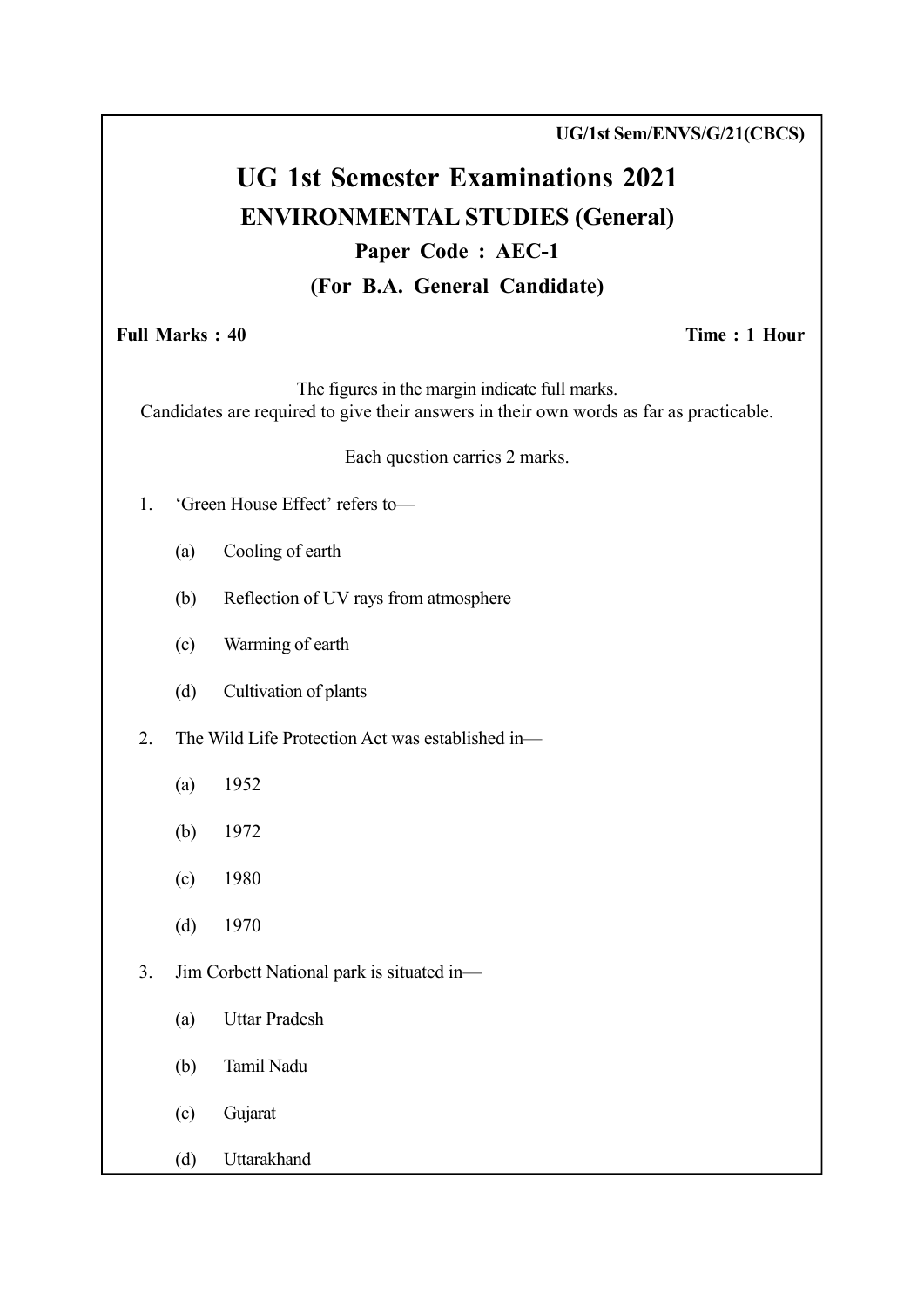| 4. |     | Earth's surface is covered with nearly -<br>- of water                |
|----|-----|-----------------------------------------------------------------------|
|    | (a) | $70\%$                                                                |
|    | (b) | 74%                                                                   |
|    | (c) | 72%                                                                   |
|    | (d) | 73%                                                                   |
| 5. |     | Deforestation generally decreases-                                    |
|    | (a) | Rain fall                                                             |
|    | (b) | Drought                                                               |
|    | (c) | Global Warming                                                        |
|    | (d) | Soil erosion                                                          |
| 6. |     | Which gas is mainly responsible for global warming?                   |
|    | (a) | Carbon dioxide                                                        |
|    | (b) | Sulfur dioxide                                                        |
|    | (c) | Nitrogen                                                              |
|    | (d) | Oxygen                                                                |
| 7. |     | A non-renewable source of energy is-                                  |
|    | (a) | Wild life                                                             |
|    | (b) | Fossil fuel                                                           |
|    | (c) | Water                                                                 |
|    | (d) | Sunlight                                                              |
| 8. |     | IUCN stands for-                                                      |
|    | (a) | International Union for Conservation of Nature                        |
|    | (b) | International Union for Conservation of Nature and Natural Resources. |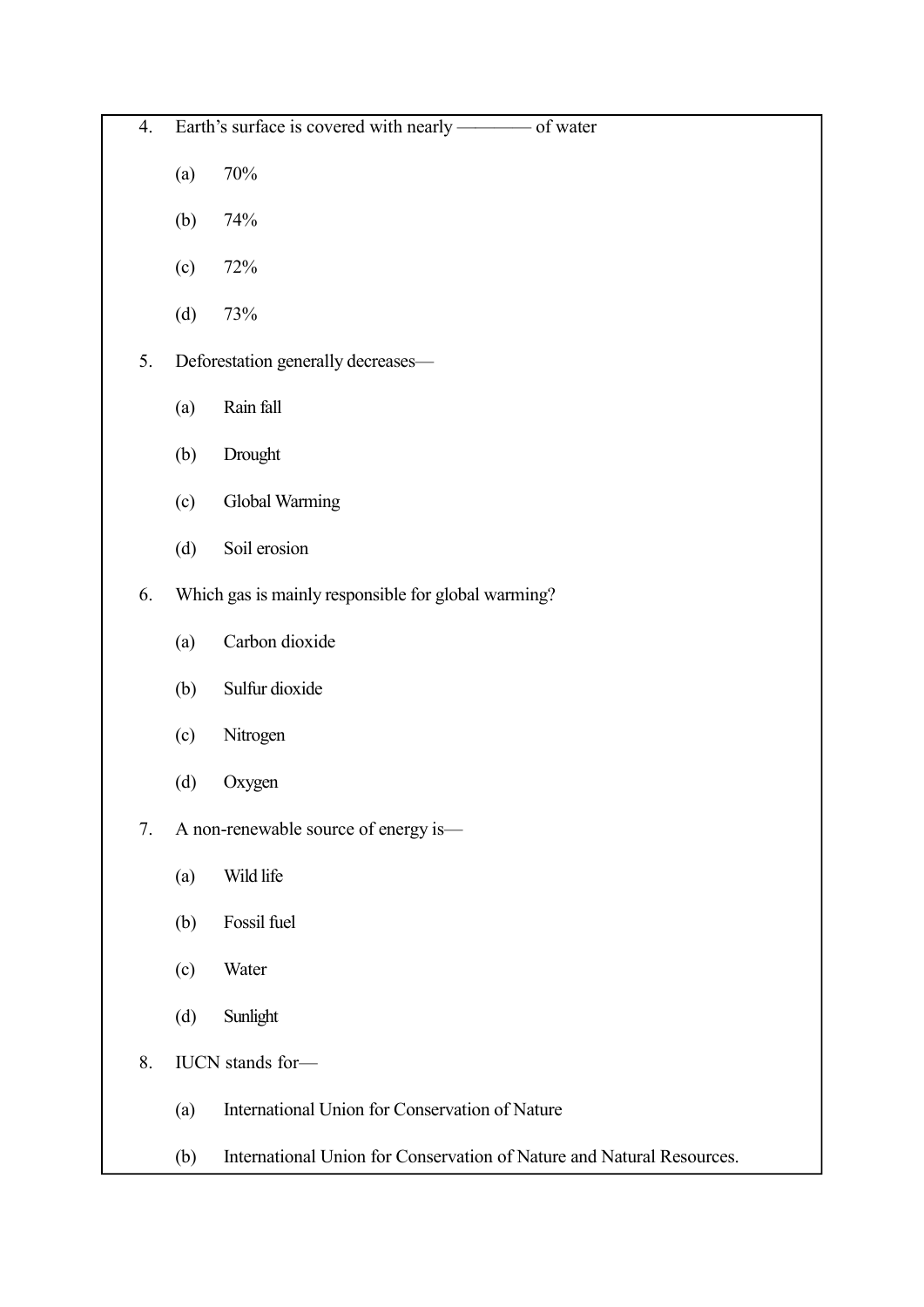- (c) International Union Council for Nature
- (d) International Union Council for Nature and Natural Resources
- 9. Example of primary consumer is—
	- (a) Rabbit
	- (b) Frog
	- (c) Snake
	- (d) All of the above
- 10. Which of the following is the correct food chain of grassland ecosystem?
	- (a) Grass  $\rightarrow$  Grasshopper  $\rightarrow$  Frog  $\rightarrow$  Snake  $\rightarrow$  Hawk
	- (b) Grass  $\rightarrow$  Grasshopper  $\rightarrow$  Frog  $\rightarrow$  Hawk  $\rightarrow$  Snake
	- (c) Grass  $\rightarrow$  Frog  $\rightarrow$  Grasshopper  $\rightarrow$  Snake  $\rightarrow$  Hawk
	- (d) Grass  $\rightarrow$  Grasshopper  $\rightarrow$  Snake  $\rightarrow$  Frog  $\rightarrow$  Hawk

#### 11. Red data book contains—

- (a) All plant species
- (b) All animal species
- (c) Threatened species
- (d) Economically important species

#### 12. Ex-situ conservation includes—

- (a) Botanical garden
- (b) Zoo
- (c) Germplasm bank
- (d) All of the above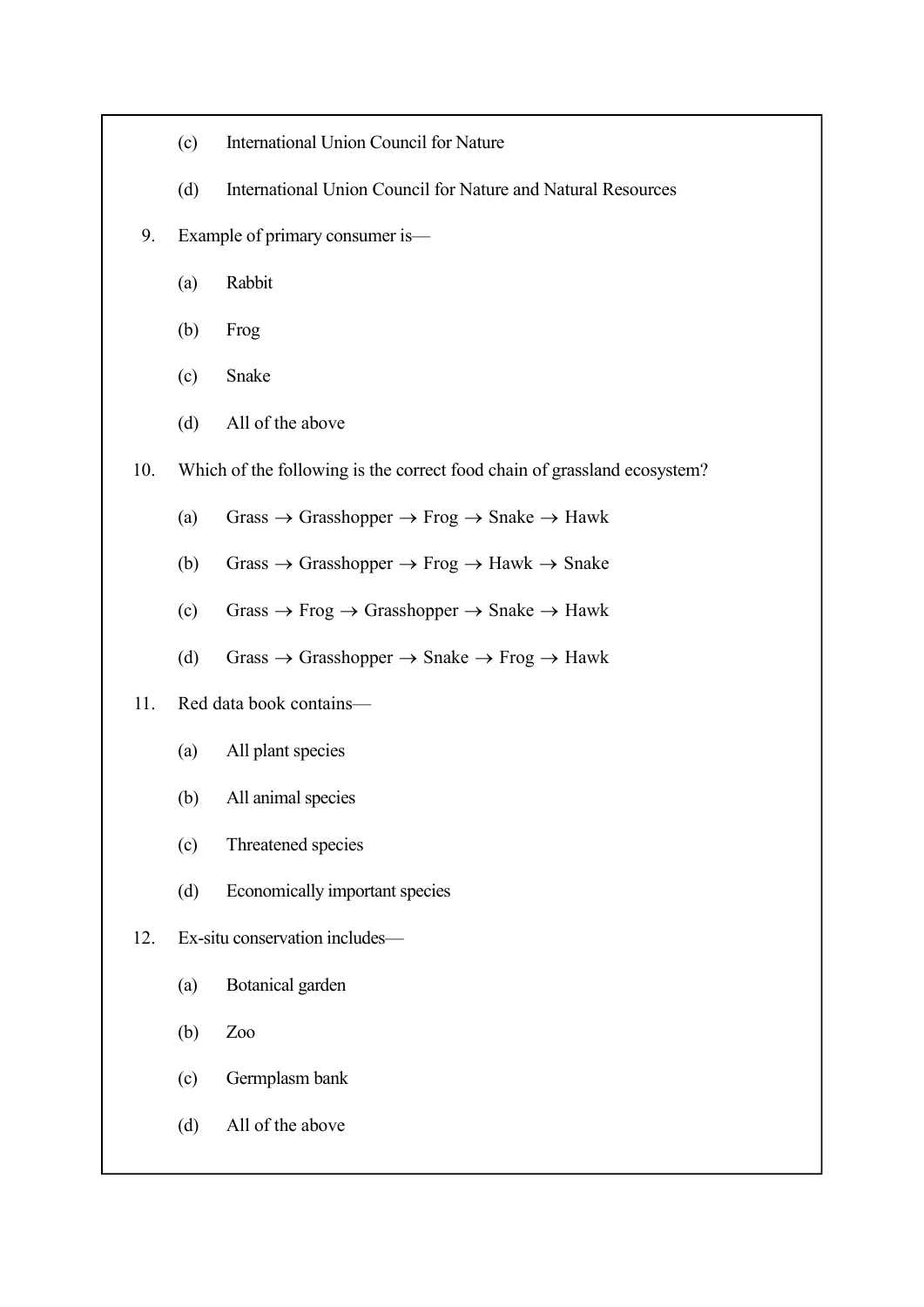- 13. Which National Park is famous for having Great Indian one Horned Rhino?
	- (a) Rajaji National Park
	- (b) Jim Corbett National Park
	- (c) Bandipur National Park
	- (d) Kagiranga National Park
- 14. Which of the following pollutants are difficult to remove?
	- (a) DDT
	- (b) Plastic waste
	- (c) Nuclear waste
	- (d) All of these
- 15. Soil pollution can result in decreased—
	- (a) Soil productivity
	- (b) Quality of plants
	- (c) Purity of ground water
	- (d) All of these
- 16. The term used to describe a minture of 'smoke' and 'fog' is called—
	- (a) Plume
	- (b) Fume
	- (c) Fog
	- (d) Smog
- 17. Ashtma and Bronchitis is caused by—
	- (a) Air pollution
	- (b) Land pollution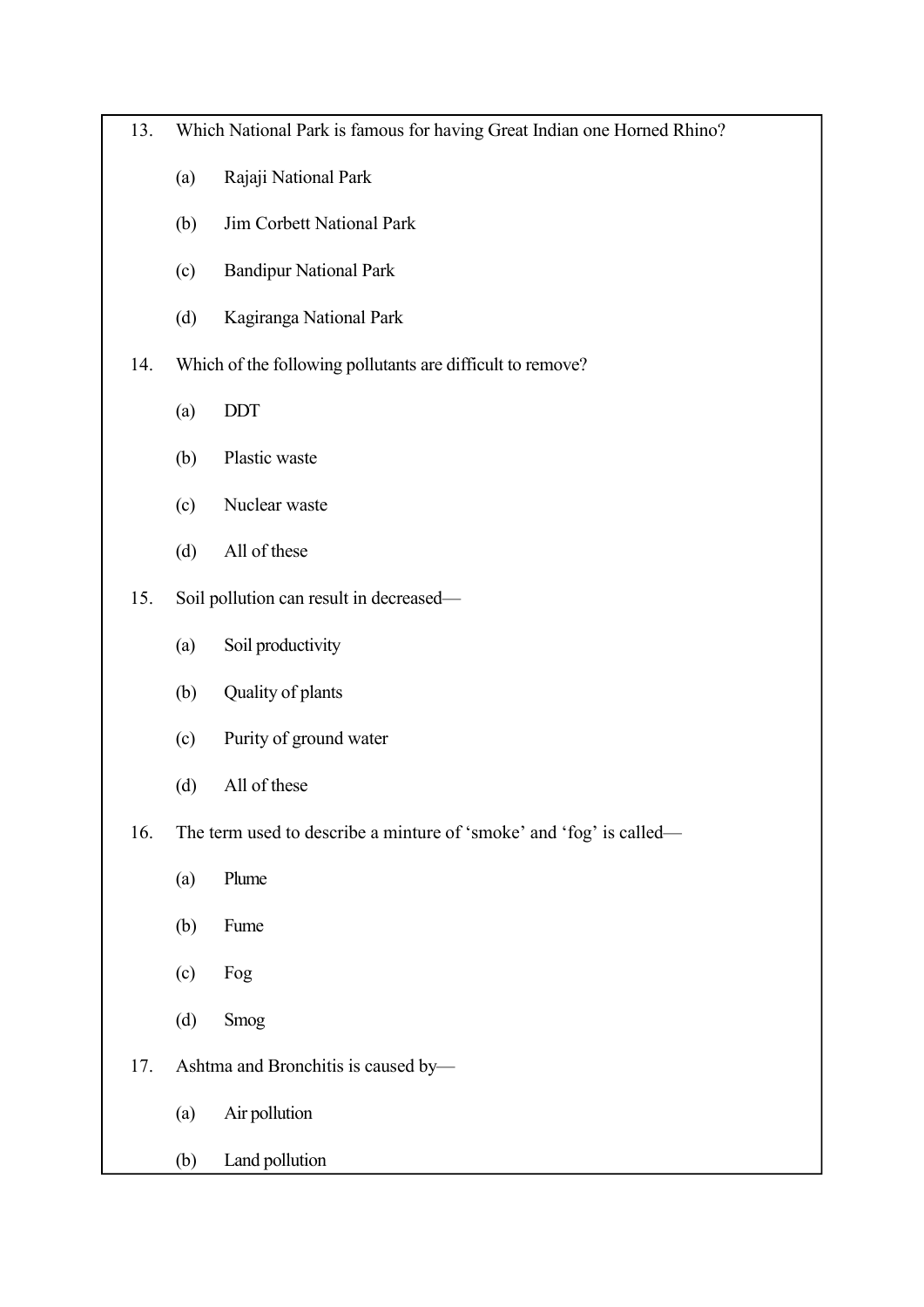- (c) Water pollution
- (d) Marine pollution

18. Which of the following gases was responsible for 'Bhopal gas tragedy'?

- (a) Hydrogen fluoride
- (b) Methyl chloride
- (c) Hydrogen chloride
- (d) Methyl isocyanate
- 19. June  $5<sup>th</sup>$  is observed as—
	- (a) World Environment day
	- (b) World Forest day
	- (c) World Wildlife day
	- (d) World Population day

#### 20. SARS means—

- (a) Severe Air Raised Syndrome
- (b) Severe Acute Respiratory Syndrome
- (c) Severe Acute Respiratory Symptoms
- (d) Severe Air related Syndrome

#### বঙ্গানুবাদ

### প্রতিটি প্রশ্নোর মান ২

- $\mathsf{S}$ । 'গ্রীন হাউস এফেকট' বলতে বোঝায়—
	- পৃথিবীর শীতলীভবন  $(\overline{\Phi})$
	- বায়ুমন্ডল থেকে অতিবেগুনী রশ্মির প্রতিফলন (খ)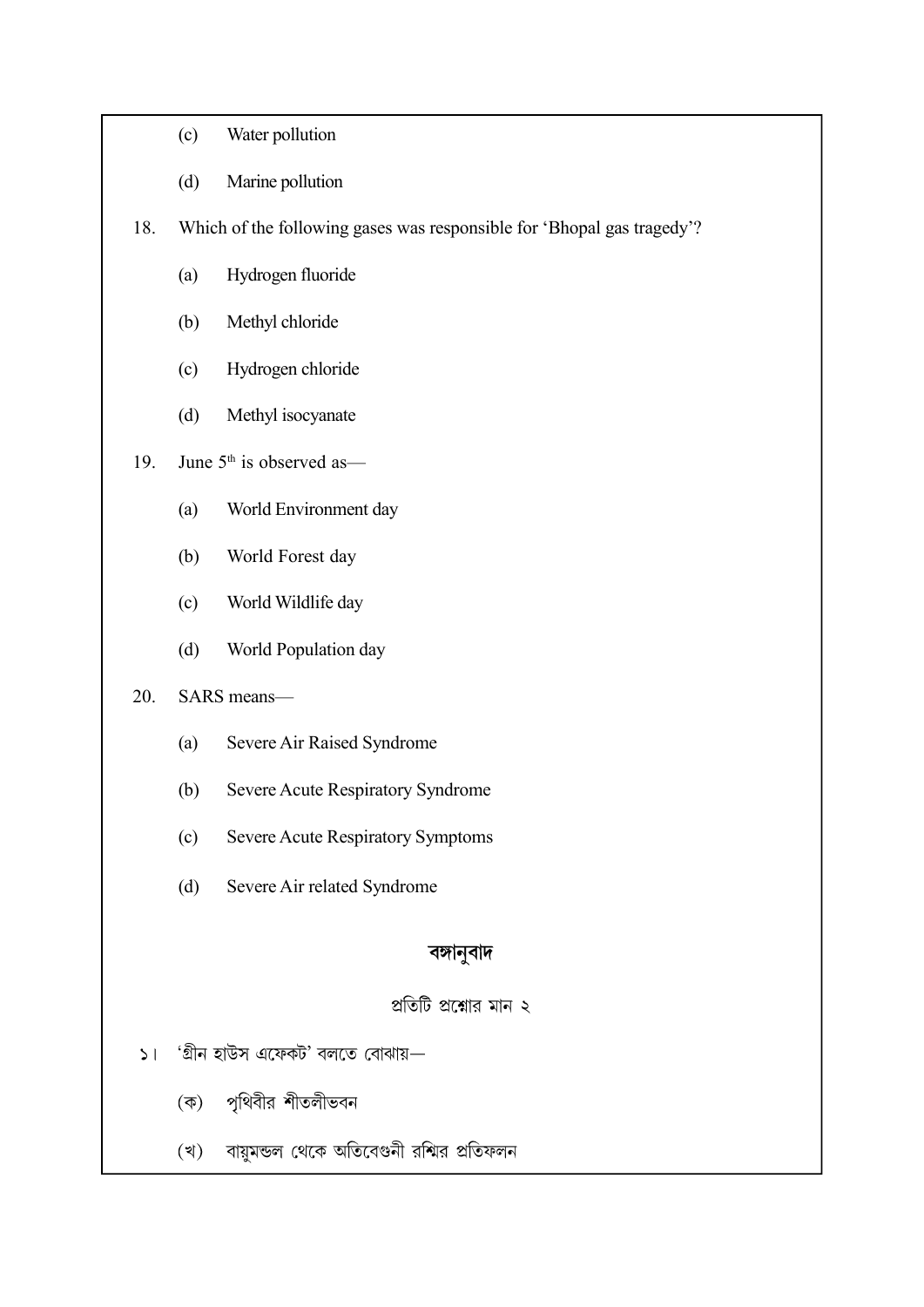|                |                     | (গ) পৃথিবীর উষ্ণায়ন                                 |
|----------------|---------------------|------------------------------------------------------|
|                |                     | (ঘ) উদ্ভিদ চাষ                                       |
|                |                     | ২। বন্যপ্রাণ সংরক্ষণ আইন প্রবর্তিত হয়—              |
|                |                     | $(\overline{\phi})$ ১৯৫২-তে                          |
|                |                     | $(3)$ ১৯৭২-এ                                         |
|                |                     | $(9)$ ১৯৮০-তে                                        |
|                |                     | $(\nabla)$ ১৯৭০-এ                                    |
| $\bullet$      |                     | জিম করবেট জাতীয় উদ্যান অবস্থিত—                     |
|                |                     | (ক) উত্তর প্রদেশে                                    |
|                |                     | (খ) তামিলনাড়ুতে                                     |
|                |                     | (গ) গুজরাটে                                          |
|                |                     | (ঘ) উত্তরাখন্ডে                                      |
| 8 <sup>1</sup> |                     | পৃথিবীপৃষ্ট আবৃত মোটমুটি $\_\_\_\_\_$ জলে $\_\_\_\_$ |
|                |                     | $(\overline{\phi})$ ৭০%                              |
|                |                     | $(3)$ 98%                                            |
|                | $($ গ $)$           | $92\%$                                               |
|                | (ঘৃ)                | $\mathcal{O} \mathcal{O} / \mathcal{O}$              |
| $\mathfrak{C}$ |                     | অরণ্যচ্ছেদন যা কমিয়ে দেয়—                          |
|                | $(\overline{\Phi})$ | বৃষ্টিপাত                                            |
|                | (খ)                 | খরা                                                  |
|                | $($ গ)              | বিশ্ব উষ্ণায়ন                                       |
|                | (ঘৃ)                | ভূমিক্ষয়                                            |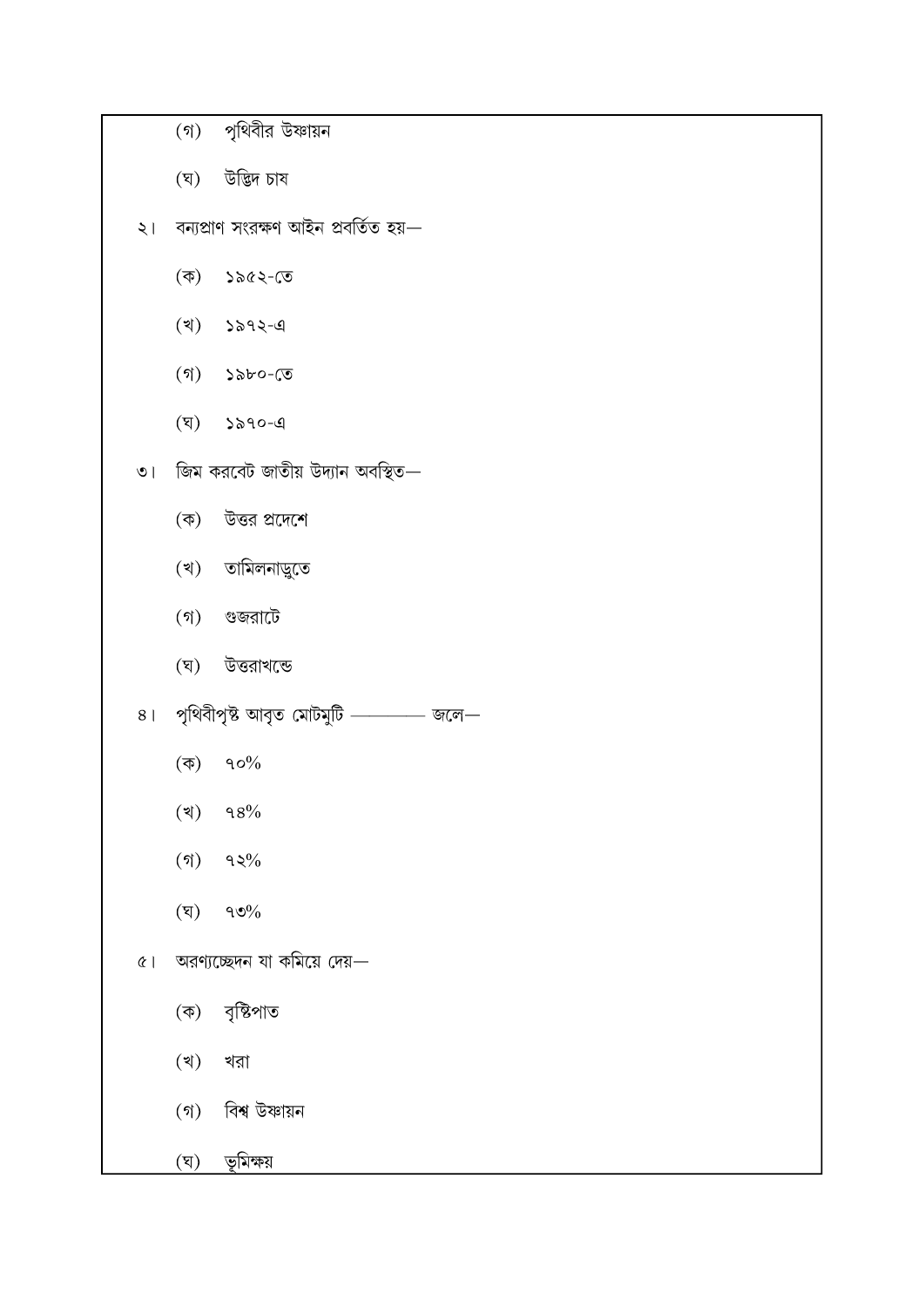- ৬। বিশ্ব উষ্ণায়নের জন্য মূলত দায়ী কোন গ্যাস?
	- (ক) কাৰ্বন ডাই অক্সাইড
	- (খ) সালফার ডাই অক্সাইড
	- (গ) নাইট্রজেন
	- (ঘ) অক্সিজেন
- ৭। একটি অনবীয়করণযোগ্য শক্তির উৎস হ'ল $-$ 
	- (ক) বন্যপ্ৰাণ
	- (খ) জীবাশ্ম জ্বালানী
	- $(9)$  জল
	- (ঘ) সূর্যালোক
- ৮। আই ইউ সি এন এর পুরো কথাটি হ'ল—
	- (ক) ইন্টারন্যাশনাল ইউনিয়ন ফর কনসারভেশন অফ নেচার
	- (খ) ইন্টারন্যাশানাল ইউনিয়ন ফর কনসারভেশন অফ নেচার অ্যাণ্ড ন্যাচারাল রিসোর্সেস
	- (গ) ইন্টারন্যাশানাল ইউনিয়ন কাউন্সিল ফর নেচার
	-
	-
- 
- (ঘ) ইন্টারন্যাশানাল ইউনিয়ন কাউন্সিল ফর নেচার অ্যাণ্ড ন্যাচারাল রিসোর্সেস
- ৯। প্রাথমিক খাদকের উদাহরণ হ'ল $-$ 
	- (ক) খরগোশ
	- (খ) ব্যাঙ
	- $(9)$  সাপ
	- (ঘ) উপরের সবকয়টি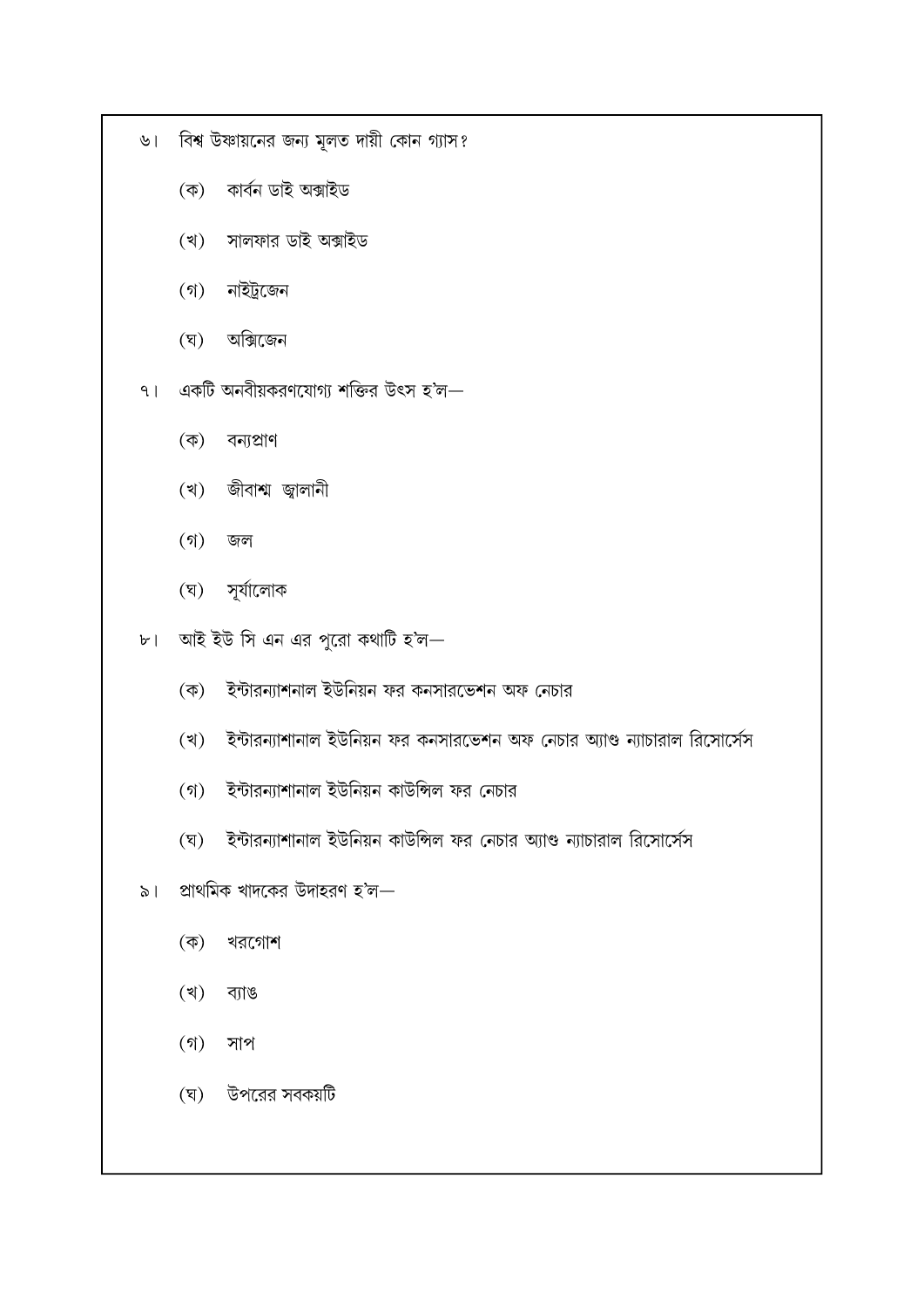১০। নিম্নলিখিত কোনটি তৃণভূমি বাস্ততন্ত্রের সঠিক খাদ্যশৃঙ্খল?

- $(\Phi)$  ঘাস  $\rightarrow$  ঘাসফড়িং  $\rightarrow$  ব্যাঙ  $\rightarrow$  সাপ  $\rightarrow$  বাজপাখি
- (খ) ঘাস  $\rightarrow$  ঘাসফড়িং  $\rightarrow$  ব্যাঙ  $\rightarrow$  বাজপাখি  $\rightarrow$  সাপ
- (গ) ঘাস  $\rightarrow$  ব্যাঙ  $\rightarrow$  ঘাসফডিং  $\rightarrow$  সাপ  $\rightarrow$  বাজপাখি
- (ঘ) ঘাস  $\rightarrow$  ঘাসফড়িং  $\rightarrow$  সাপ  $\rightarrow$  ব্যাঙ  $\rightarrow$  বাজপাখি

## $551$  রেড ডাটা বুক-এ থাকে—

- (ক) সমস্ত উদ্ভিদ প্ৰজাতি
- (খ) সমস্ত প্ৰাণী প্ৰজাতি
- (গ) বিপন্ন প্রজাতি
- (ঘ) অর্থনৈতিক গুরুত্ব সম্পন্ন প্রজাতি
- $521$  এক্স-সিটু সংরক্ষণের আওতায় পড়ে—
	- (ক) বোটানিক্যাল গার্ডেন
	- (খ) চিড়িয়াখানা
	- (গ) জ্যাম প্লাসম ব্যাঙ্ক
	- (ঘ) উপরের সবকয়টি
- ১৩। কোন জাতীয় উদ্যান একশৃঙ্গ গন্ডার এর জন্য বিখ্যাত?
	- (ক) রাজাজি জাতীয় উদ্যান
	- (খ) জিম করবেই জাতীয় উদ্যান
	- (গ) বন্দীপুর জাতীয় উদ্যান
	- (ঘ) কাজীরাঙা জাতীয় উদ্যান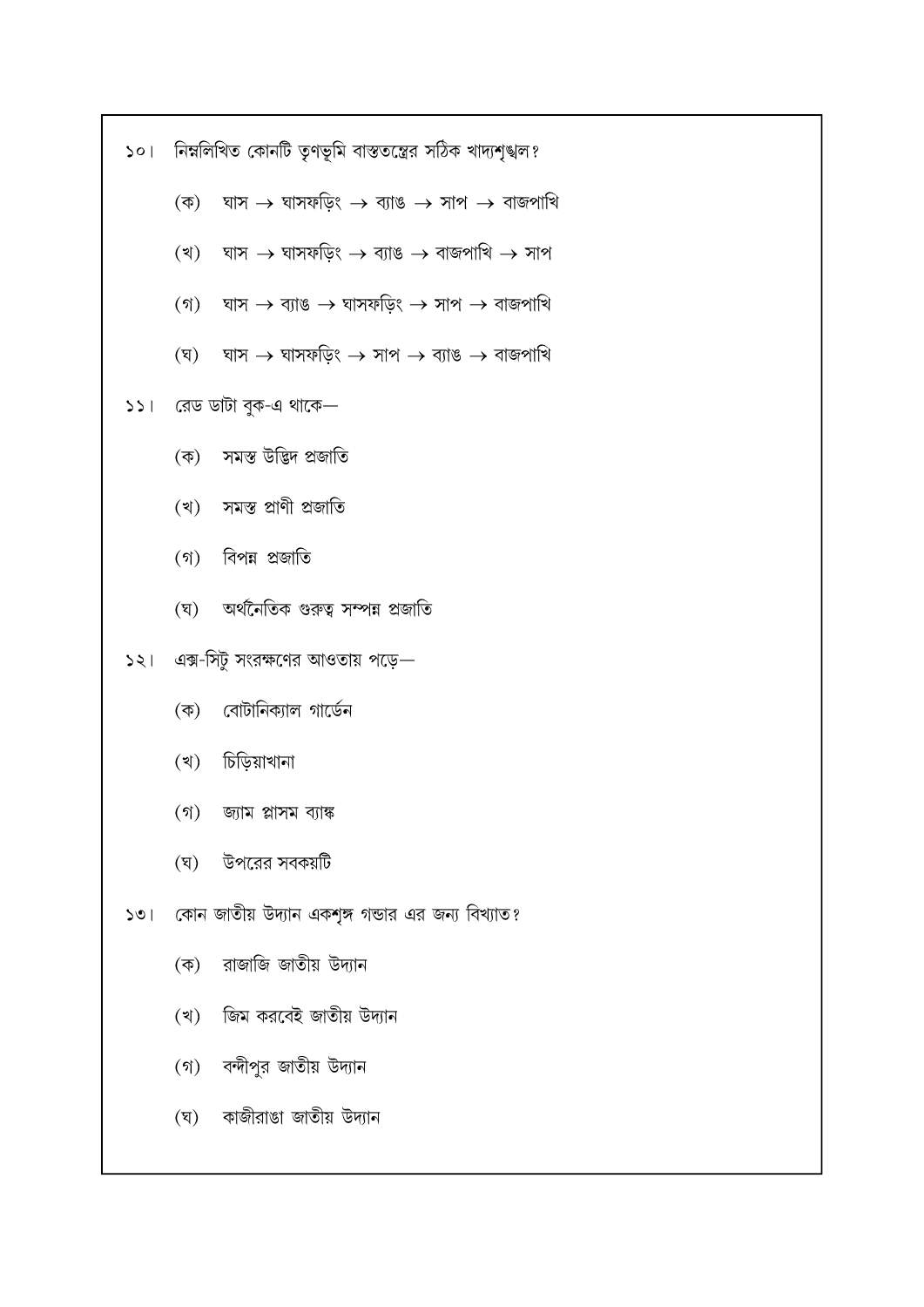- (ঘ) সামুদ্রিক দূষণ
- (গ) জল দূষণ
- (খ) ভূমি দূষণ
- (ক) বায়ু দূষণ
- $|S_1|$  আস্থমা ও ব্রঙ্কাইটিসের কারণ হ'ল $-$
- $(8)$  স্মগ
- $(3)$  ফগ
- (খ) ফিউম
- (ক) প্লিউম
- ১৬। 'স্মোক' ও 'ফগ' এর মিশ্রণ যে শব্দ দ্বারা বর্ণিত হয় তাকে বলে—
- (ঘ) সবকয়টি
- (গ) ভূগর্ভস্থ জলের বিশুদ্ধতা
- (খ) উদ্ভিদের গুণাগুণ
- (ক) মাটির ফলন ক্ষমতা
- $\delta$ ে। ভূমি দূষণের ফলে যা হ্রাস পায়—
- (ঘ) সবগুলি
- (খ) প্লাস্টিক বৰ্জ্য
- 

(গ) পারমানবিক বর্জ্য

- $\widehat{\vec{U}}$   $\widehat{\vec{U}}$   $\widehat{\vec{U}}$   $\widehat{\vec{U}}$
- ১৪। নীচের কোন দূষকগুলিকে অপসারিত করা কষ্টসাধ্য?